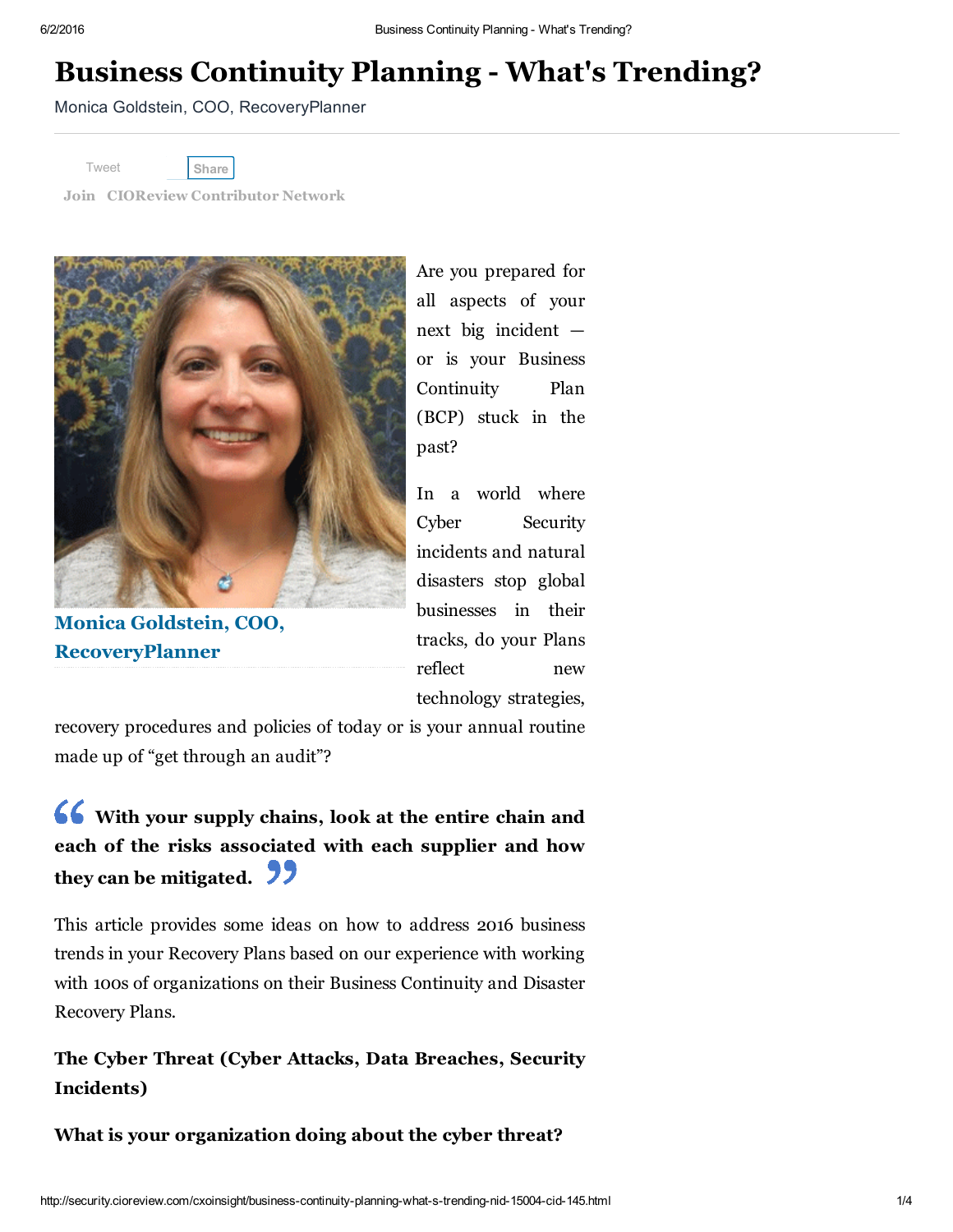It's real AND it's not if it will happen, it's when it will happen and how will your organization handle it.

There are more than enough examples in the headlines about companies affected by cyber-attacks. Although we do what we can to prevent attacks, it is just as important to be able to detect and counteract intrusions quickly and focus on recovery time. This is where Plans come in - here are some planning tips to prepare for cyber incidents:

 $\Box$  Detection, Response, & Mitigation. This refers to the steps cyber incident management takes to identify, prioritize, respond to, and mitigate the effects of internal and external threats and vulnerabilities.

□ Develop a Cyber Security Incident Response Team connected to an IT Cyber-security scenario or create a specific Cyber Incident Response Plan.

 $\Box$  Incorporate resilience planning and testing into existing business continuity and disaster recovery plans to minimize service disruptions, the destruction or corruption of data, and to recover ongoing operations during and following a cyber incident.

 $\Box$  Require third-parties to notify you of a security breach, define the time frame of the notification and the notification process.

□ Escalating and Reporting. Define notification to appropriate stakeholders as required, such as, regulators, law enforcement, and customers. Inform the key stakeholders about the impact of the cyber incidents.

# Workforce Resiliency

Today, there is much more focus on the continuity of the workforce than ever before ("Workforce Resiliency"). As a result, IT will need to be able to support the recovery strategies of having a large portion of the workforce working from alternate locations, such as, from home, from a hotel, or another company location, if an incident occurs. They will be using mobile technology and computers, both company and personal, that will need remote access. Issues to consider with this are ones like does the company authorize the use of home computers, is the home computer setup for their business needs (such as the correct images), and does the home computers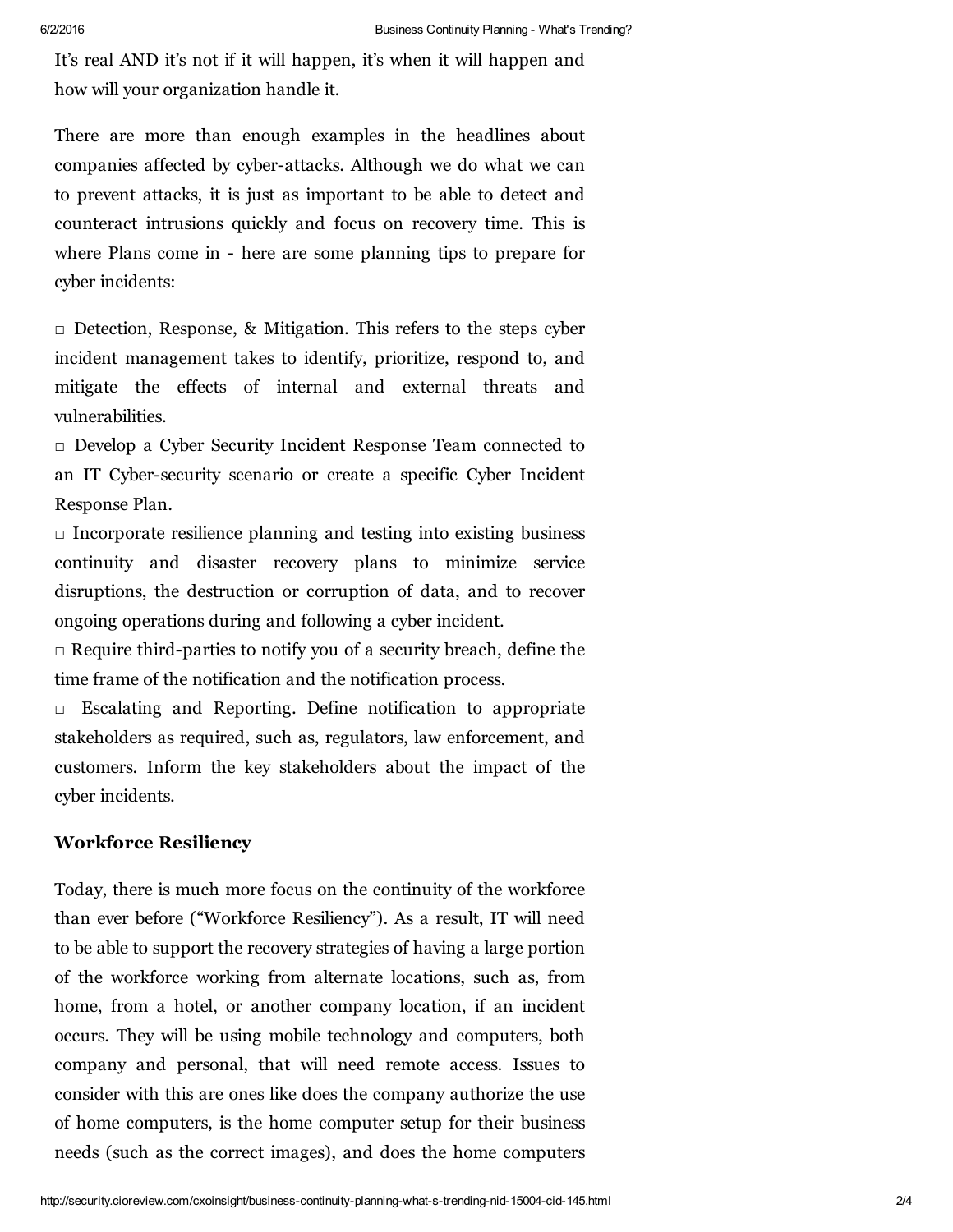meet the company's security standards? If you expect them to use their company laptops, are they taking them home each night? Is this a policy? Is there enough capacity or licenses for everyone to log-in remotely and at the same time?

#### Consumers have Lower Tolerance for Downtime

Today, consumers want things instantly and expect no interruptions and when they do occur, the time recovery expectancy is minimal. Demand for "always-on" operations and resilient IT operations have increased. You need to ensure that your Disaster Recovery Plans have strategies for meeting consumers' lower tolerance for downtime, such as cloud computing.

# Crisis Management

What technologies is your organization using to support crisis communications? It is essential that in managing a crisis a company provides information through multiple communication channels both within and outside the organization. Today companies are taking advantage of automatic notification systems, virtual command centers and mobile apps. They are also thinking through what if the internet or phones are unavailable and considering the use of alternate communications like satellite phones and radio.

Social Media will also be part of the company's Crisis Communications Plan. Often a Crisis Communications Plan will include a Social Media Team or Position that will include tasks such as checking social media to see what is being said about the organization due to the Incident and responding to those comments. Also the organization will utilize social media channels to communicate information related to the Incident.

## Supply Chain / Third Party Disruption

In 2016, planning for disruptions with your third parties, such as outsource providers, IT third party providers, and those in your supply chain is vital. You may be prepared, but if your providers are NOT, then you can be impacted since in most cases they perform or support critical operations. Here are some basic steps for Third Party Continuity Management: